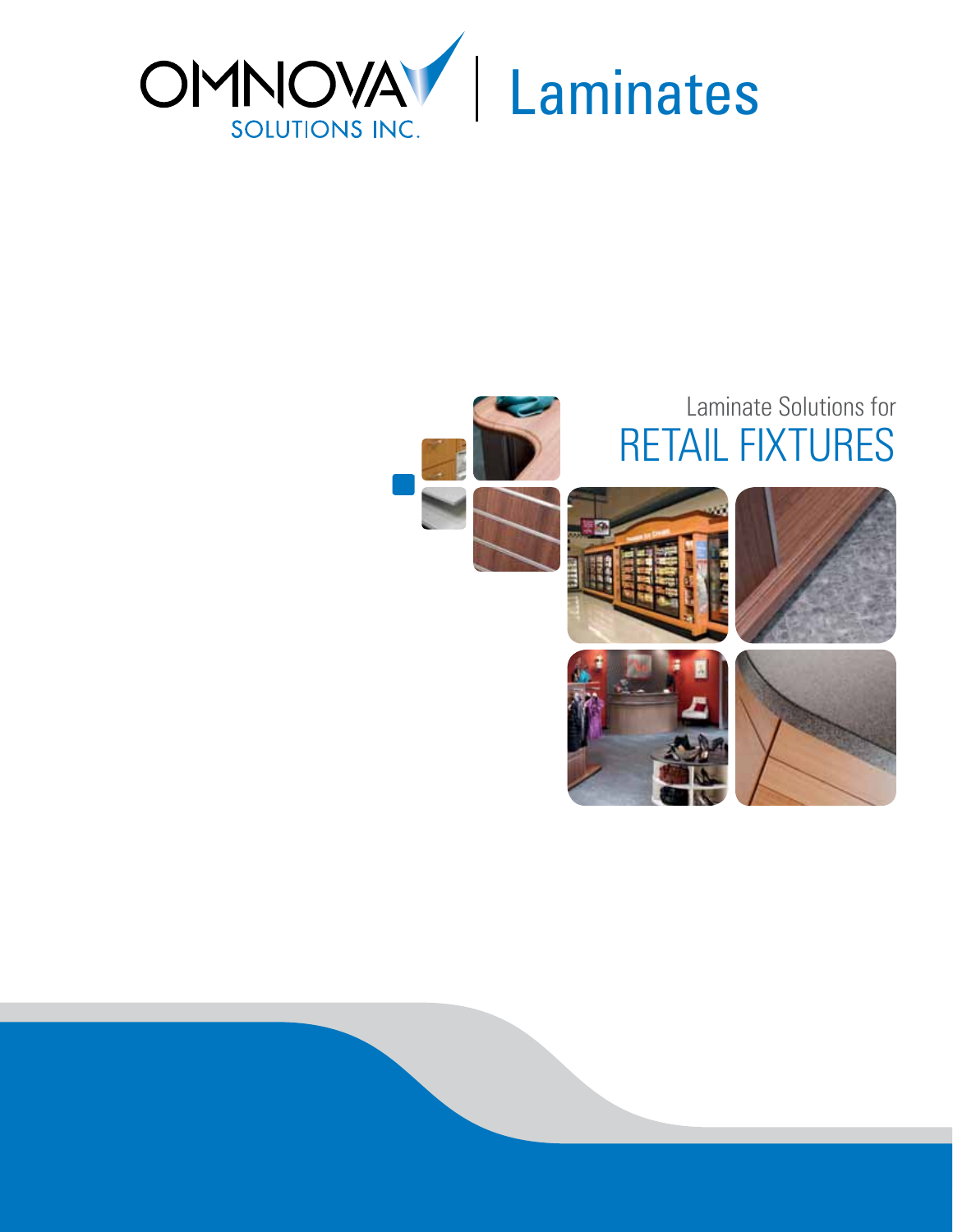## **COUNTLESS** SOLUTIONS.



OMNOVA Solutions is a leading designer and manufacturer of decorative laminates used in retail environments and in the fabrication of store fixtures.

Our comprehensive laminate selection provides surfacing solutions for most retail surfaces ranging from kiosks to counters to fixtures and three-dimensional image walls. OMNOVA is uniquely positioned to be your decorative surfacing provider with industryleading products, service, design and technical leadership.

With our domestic manufacturing and extensive stock programs, OMNOVA can reduce your inventory requirements and assist in faster speed to market. If you want to customize your designs, our make-to-order products have short lead times and low minimum quantities. We strive to be easyto-do-business-with and be your supplier of choice.

No other laminate supplier can match OMNOVA's breadth of patterns and range of product constructions. OMNOVA designs and manufactures a wide range of decorative laminates

from low-cost Paper Laminates to high performance  $\text{surf}(x)$ <sup>®</sup> 3D Laminates, allowing customers to value- engineer retail fixtures.

With OMNOVA's harmony<sup>™</sup> program, which features matching designs available in all constructions, fabricators can valueengineer their fixtures using the level of performance required by the application without color variance or the complexity associated with coordinating across suppliers.

Our designs are in leading retail establishments throughout the world. Our dedicated Design Team prides itself in being ahead of the trends and actively participates in design forums including the Color Marketing Group.

#### ADVANTAGES OF DECORATIVE LAMINATES THE OMNOVA ADVANTAGE

OMNOVA Solutions' Decorative Laminates are employed as high quality decorative surfaces in the fabrication of retail fixtures. Laminates from OMNOVA Solutions are durable and contribute to long-lasting fixtures that look great not only when they are installed but also for many years thereafter. In contrast to many natural materials, Decorative Laminates provide a consistent aesthetic and are readily available. Advantages of decorative laminates include:

- Availability
- Consistency
- High performance
- Longevity
- Ease of use
- Cost effectiveness

Applications knowledge Broad design range Deliver single design Domestic manufacturing Extensive range of constructions Extensive stock program Financially stable company with global footprint Matching designs across constructions Short lead time for Make-To-Order products Technical leadership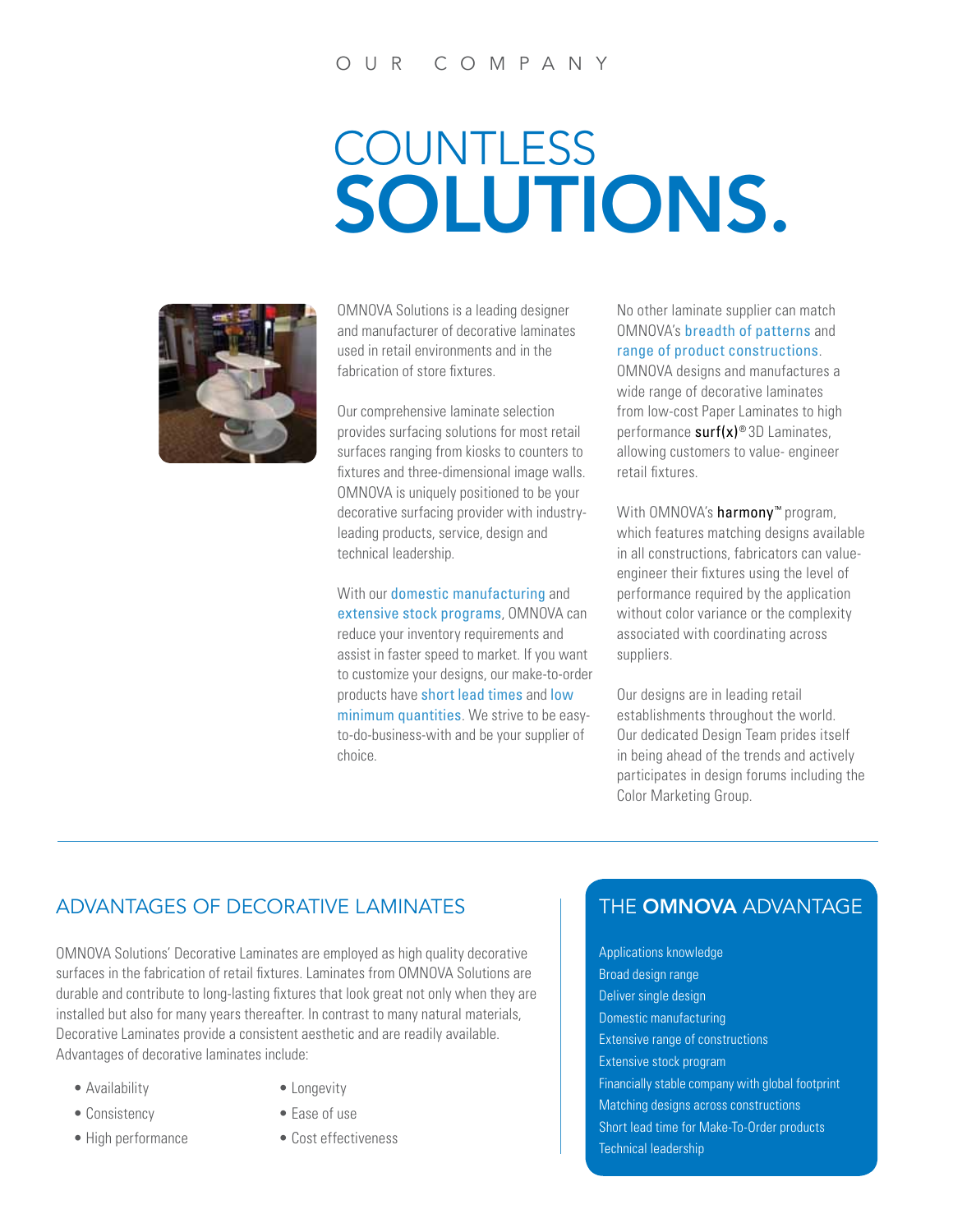

Although we have an extensive range of Stock products, we know that there may be times you are looking for something unique. Whether you need a specific construction (gauge, coating, etc.), color, texture or overall design, we will exceed your expectations with our custom capabilities.

We welcome your involvement in our highly collaborative design and development process. Many of our customers even come to our plants to work in the color lab when creating a look that is unique to their needs.

Although OMNOVA Laminates include a range of products meeting various price and performance requirements, the common element of all of our products is consistent quality and technical leadership.

OMNOVA's Technical Team has engineered some of the industry's most well known products including OMNOVA's surf(x) 3D Laminates. We continue to invest in research and development of new technologies including coatings, alternative polymers and printing techniques. Our Technical Team can work with you on your specific application

requirements while we share our expertise on new materials and manufacturing techniques.

As a publicly traded company, OMNOVA Solutions' financial condition and performance is transparent and available to you through quarterly earnings releases and public announcements. There are no surprises when you strategically partner with OMNOVA Solutions—we are committed to the Decorative Laminates business and meeting your needs.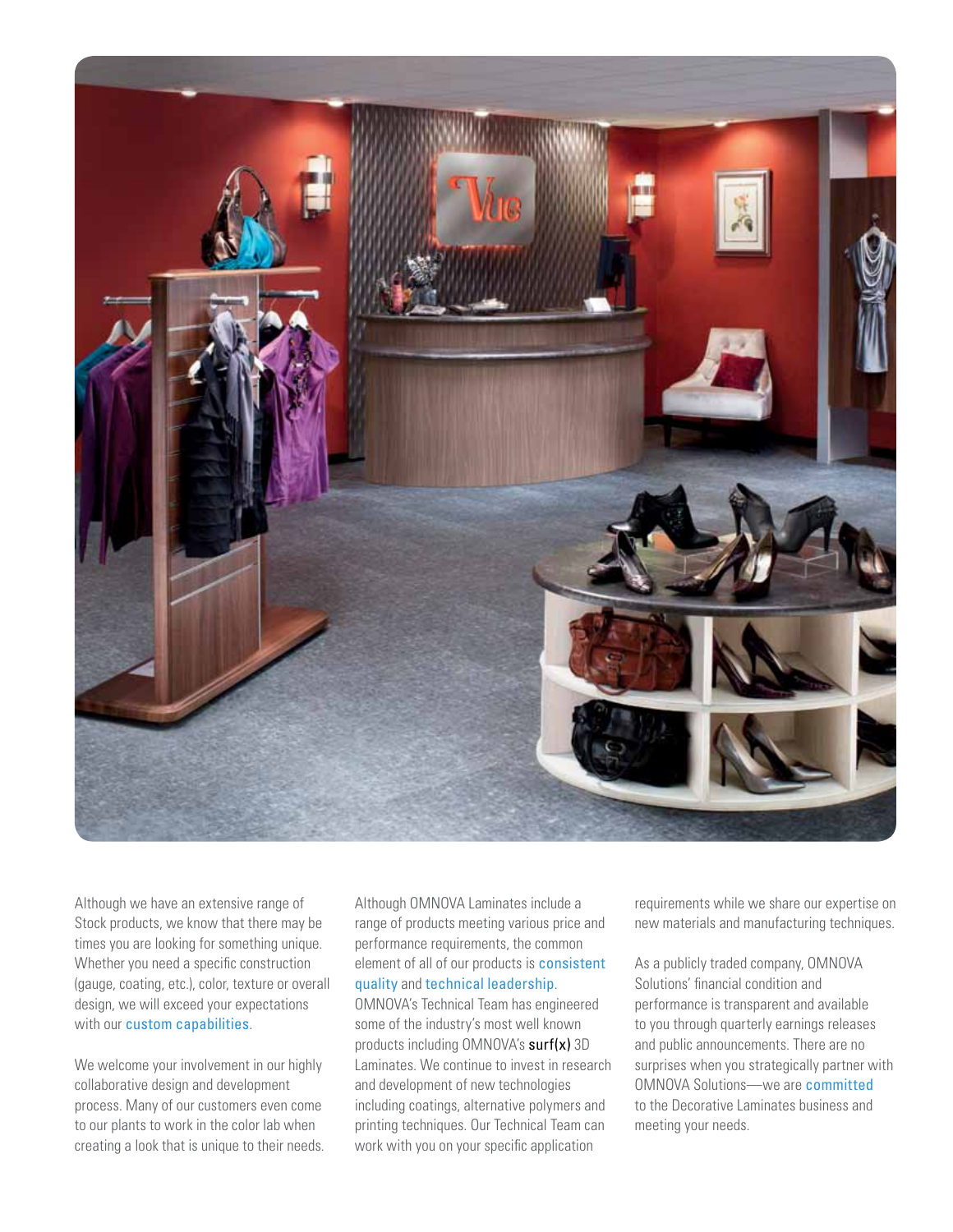





High Design Shelving **Horizontal Surface** 3 Dimensional Decorative Wall Surface

#### THE HARMONY PROGRAM

OMNOVA's **harmony** program facilitates design and color matching across multiple OMNOVA product constructions — Paper, Flat and 3D Laminates including **surf(x)** 3D Laminates. It provides the best application of laminates based on cost and functional requirements.

### **harmony**<br>PROGRAM

OMNOVA Solutions has partnered with other industry leaders including manufacturers of High Pressure Laminates (HPL) and Thermally Fused Melamines (TFM) to extend the color matching beyond just OMNOVA constructions.

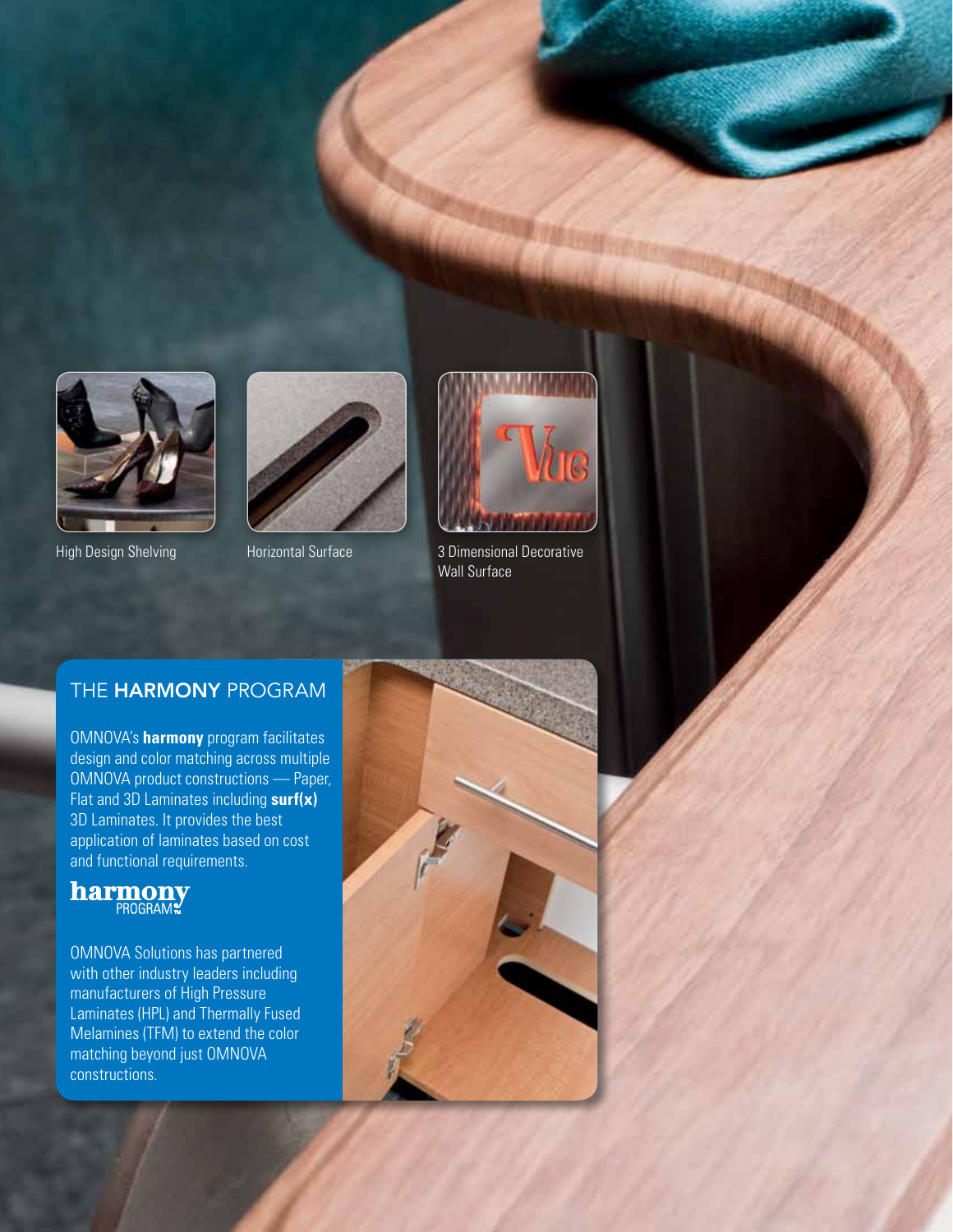

#### O U R P R O D U C T S

### 3D LAMINATES

Since their introduction,  $surf(x)$  3D Laminates have developed a strong reputation in retail design. Designers love the freedom to create interesting shapes and contoured surfaces. Elimination of edgebanding and T-moldings contribute to clean aesthetics and makes cleaning a cinch. Retailers love their performance, which includes improved impact resistance compared to surfaces constructed with High Pressure Laminates or Thermally Fused Melamine, as well as the scratch and mar resistance which contributes to a long-lasting fixture that looks good long after the initial installation.



If you want the creativity and performance you can get with  $surf(x)$  3D Laminates, but are interested in a non-PVC product, look no further than OMNOVA's EFX<sup>™</sup> 3D Laminates, which deliver the same performance, but in an eco-friendly formulation.



OMNOVA's standard 3D Laminates have many coordinating designs with popular Thermally Fused Melamine and High Pressure Laminate products to help facilitate a consistent design in a retail environment. Our standard 3D Laminates provide the same functionality as surf(x) 3D Laminates, but are better suited for vertical applications or less demanding horizontal applications such as shelving and kiosks.

#### 3D LAMINATES APPLICATIONS

3 dimensional decorative wall surfaces Countertops High design shelving Horizontal surfaces  $\equiv$  surf(x), EFX for high use Kiosks Seating Vertical surfaces Wall protection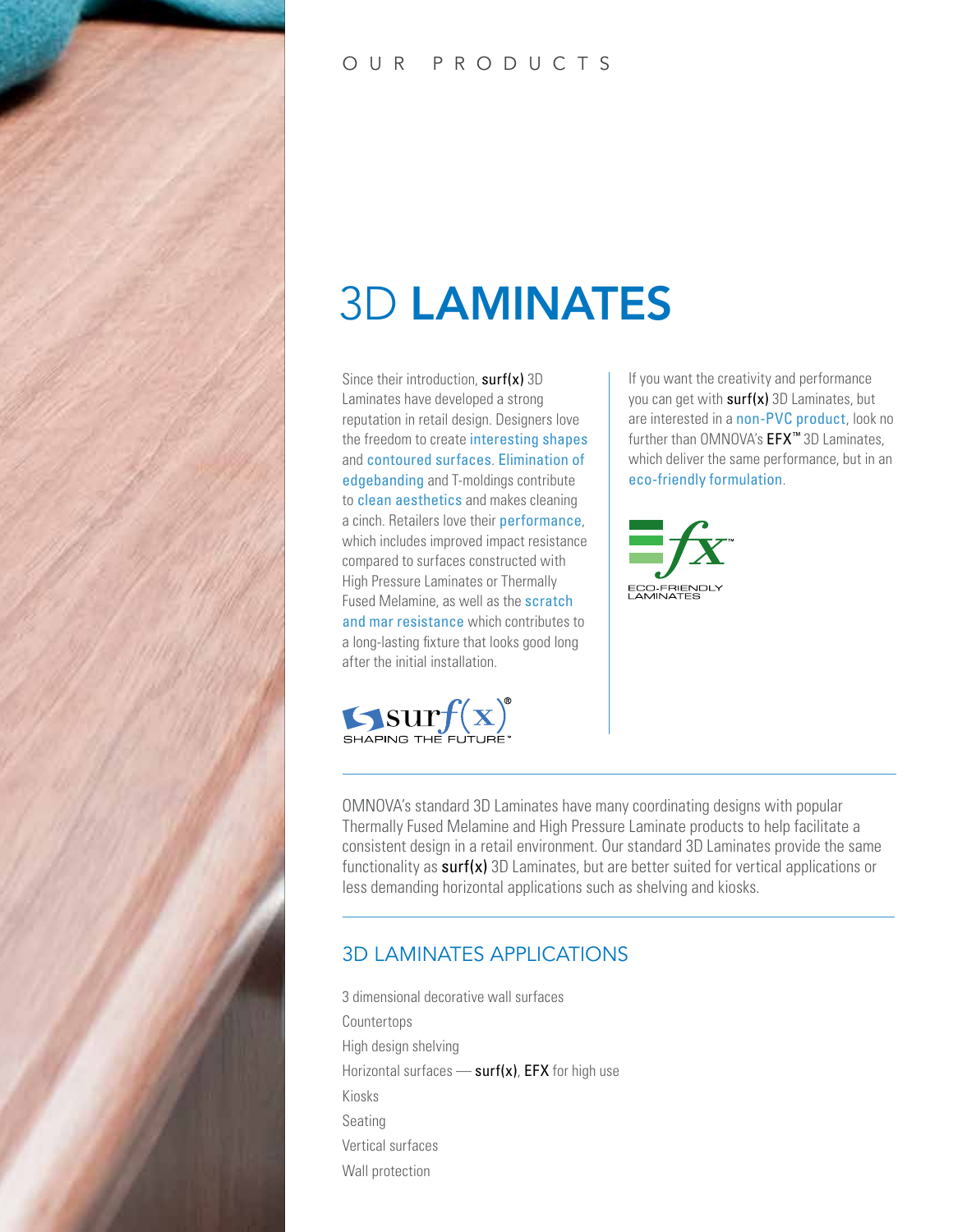### FLAT LAMINATES

OMNOVA's standard Flat Laminates are versatile vinyl laminates, often used in the fabrication of seasonal retail fixtures.

#### FLAT LAMINATES APPLICATIONS

Cabinet bases Horizontal surfaces - moderate use Miter folding Profile wrapping Promotional and seasonal fixtures Shelving Vertical surfaces

OMNOVA's radiance™ Flat Laminates can be laminated to metal substrates and can be formed post-lamination. They are typically more decorative and durable than paint or powder-coated metal.

#### RADIANCE FLAT LAMINATES APPLICATIONS

Fixture components Refrigerated cabinets Horizontal surfaces - moderate use Shelving Vertical surfaces



OMNOVA's duraMAX™ Flat Laminates are a functional alternative to Thermally Fused Melamines (TFM) and vertical-grade High Pressure Laminates (HPL) with demonstrated superior performance including impact, abrasion and stain resistance.

#### DURAMAX FLAT LAMINATES APPLICATIONS

Clothing displays End caps Fitting room walls Horizontal surfaces - low use Island displays Magazine racks Shelving Vertical surfaces





radiance Flat Laminates used in refrigerated retail fixtures *Photograph courtesy of Hussmann Corporation*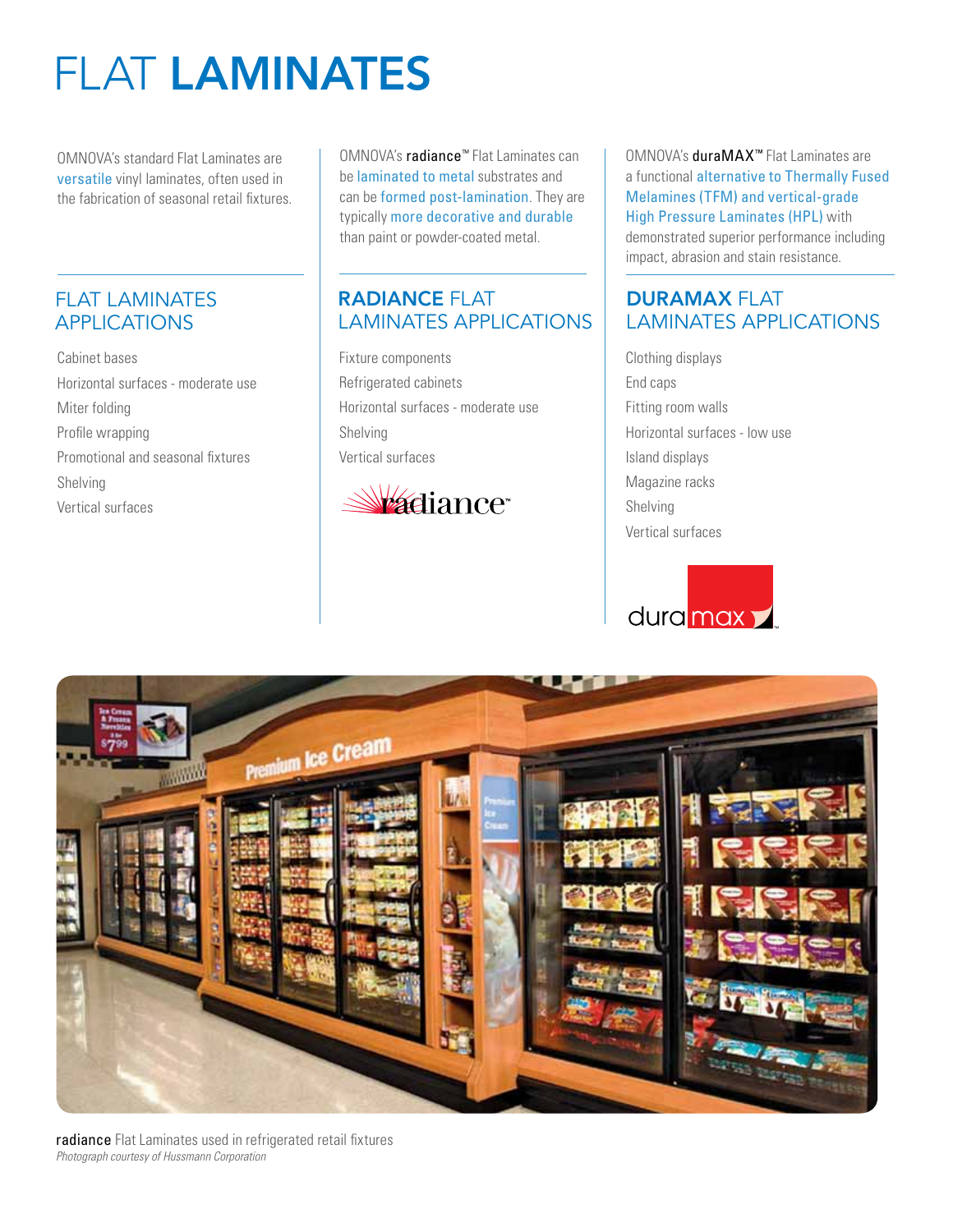### PAPER LAMINATES



OMNOVA Paper Laminates are the most costeffective decorative surface, used in areas where design is critical and performance is less demanding. OMNOVA's Paper Laminates portfolio stands out from a crowded field of low cost options with industry leading print fidelity and an incredible range of designs, including many woodgrains that inspire one to reach out and touch—it must be real.

#### PAPER LAMINATES APPLICATIONS

Back panels Horizontal surfaces - low use Lower cost fixtures Peg board Slat wall Vertical display racks Vertical surfaces





OMNOVA Paper Laminates used in retail fixtures